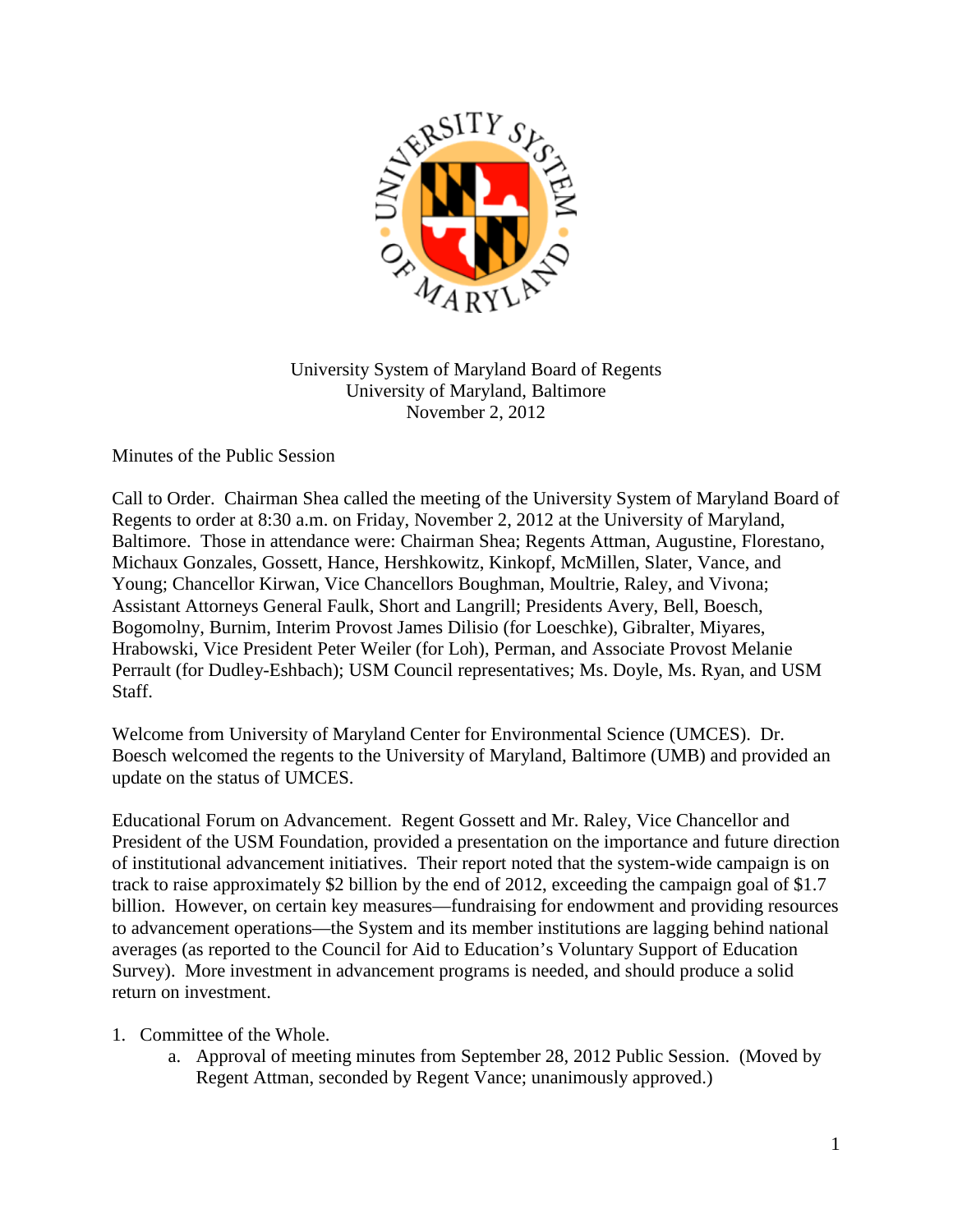- b. Approval of meeting minute notes from September 28, 2012 Executive Session. (Moved by Regent Florestano, seconded by Regent Gossett; unanimously approved.)
- c. Chancellor's Report. Chancellor Kirwan thanked the University of Maryland, Baltimore (UMB) and President Jay Perman for stepping forward to host this meeting on such short notice; the location was changed due to the impact of Hurricane Sandy.

The Chancellor reported that Javier Miyares has been appointed president of University of Maryland University College (UMUC) and Coppin State University (CSU) President Reginald Avery announced that he will be stepping down effective January 22, 2013.

Dr. Kirwan noted that the Board Retreat that was held last month focused on the issues surrounding academic transformation and the meeting today will recommend the creation of a USM Center for Academic Transformation that would enable an expansion of existing efforts and enhance opportunities for new initiatives.

He also reported that the USM has once again received solidly high ratings from the three leading bond ratings houses, which underscores USM's strong financial position and outstanding management practices.

Dr. Kirwan recognized a number of recent achievements of the USM presidents and their institutions and encouraged the regents to read his written report to get the complete picture of the progress and achievements of the USM campuses.

The Chancellor reported that the recent U.S. Census Bureaus' American Community Survey listed Maryland as the nation's second best educated state, with 36.9 percent of its population aged 25 or over holding a bachelor's degree or higher. In addition, 16.5 percent of Maryland's population holds a graduate or professional degree of some kind. That same report noted that Maryland has the highest median household income and the second lowest poverty rate. Further, Maryland has been leading the way forward in rate of job creation, surpassing even its strongest regional competitors like Virginia and Pennsylvania. This economic success is supported by our educational strength.

Finally, the Chancellor noted that he and USM staff have been meeting with Governor O'Malley, members of the legislature, and professionals from the Department of Budget and Management to discuss USM's budget for next year to support USM priorities and state priorities, and the USM strategic plan.

- d. Proposal to Establish USM Center on Academic Transformation. (Moved by Regent Augustine, seconded by Regent Vance; unanimously approved.)
- 2. Report of Councils.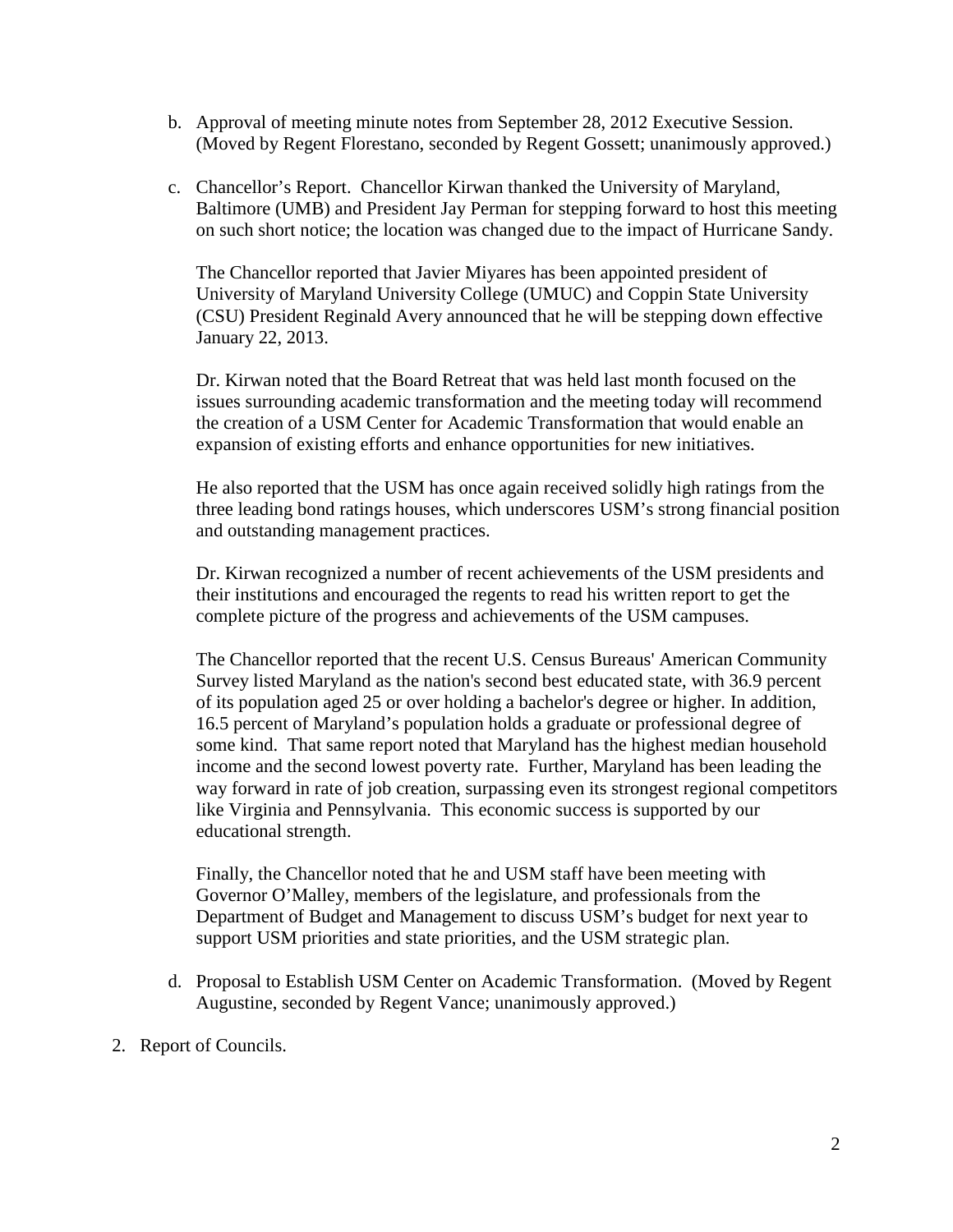- a. University System of Maryland Student Council. Mr. Cohen presented the report of the Council. The Council is focused on the following key topics: Meeting and Google hangout with Governor O'Malley, differential tuition, shared governance, and "get out the vote" efforts. Mr. Cohen also reported that the Council passed two resolutions, one to thank Governor O'Malley for supporting higher education and a second in support of marriage equality in Maryland.
- b. Council of University System Staff. Ms. Sullivan presented the report of the Council. The Council is very interested in supporting ideas for academic transformation initiatives. In addition, they plan on sending a letter to Governor O'Malley thanking him for his support of higher education. Finally, the Council is planning the joint meeting of CUSS/CUSU and USMSC on November 13.
- c. Council of University System Faculty. Dr. Zimmerman presented the report of the Council. The Council passed 4 resolutions since their last report. The resolutions are: Accept the preamble to the USM statement on Academic Freedom document; support the implementation of the USM smoking policy via shared governance bodies; support the investigation of MHEC's performance regarding fairness in program approval, and expressed concern about the Faculty Advisory Council at Bowie State University.
- d. Council of University System Presidents. Dr. Burnim presented the report of the Council. The October meeting of the Council was held at Ft. Meade. The topics discussed included: FY 2014 Budget, CUSP Retreat, Collective Bargaining Guidelines, Maryland Longitudinal Data System, Performance Funding study, Meet and Confer, and the allocation of funds for USM Programs at Non-USM RHEC Centers.
- 3. Education Policy Committee.
	- a. Approval of meeting minutes from October 17, 29012 Public Session. (Moved by Regent Michaux Gonzales, seconded by Regent Slater; unanimously approved.)
	- b. University of Maryland, Baltimore County: Master of Arts in Language, Literacy, and Culture. (Moved by Regent Michaux Gonzales, seconded by Regent Attman; unanimously approved.)
	- c. Proposed Change in Name of Educational Policy Committee. Regent Michaux Gonzales presented the report.
	- d. Role and Function of the BOR Education Policy Committee. Regent Michaux Gonzales presented the report.
	- e. Tentative Annual Agenda 2012-2013. Regent Michaux Gonzales presented the report.
	- f. Financial Aid Report FY 2007-2011. Regent Michaux Gonzales presented the report.